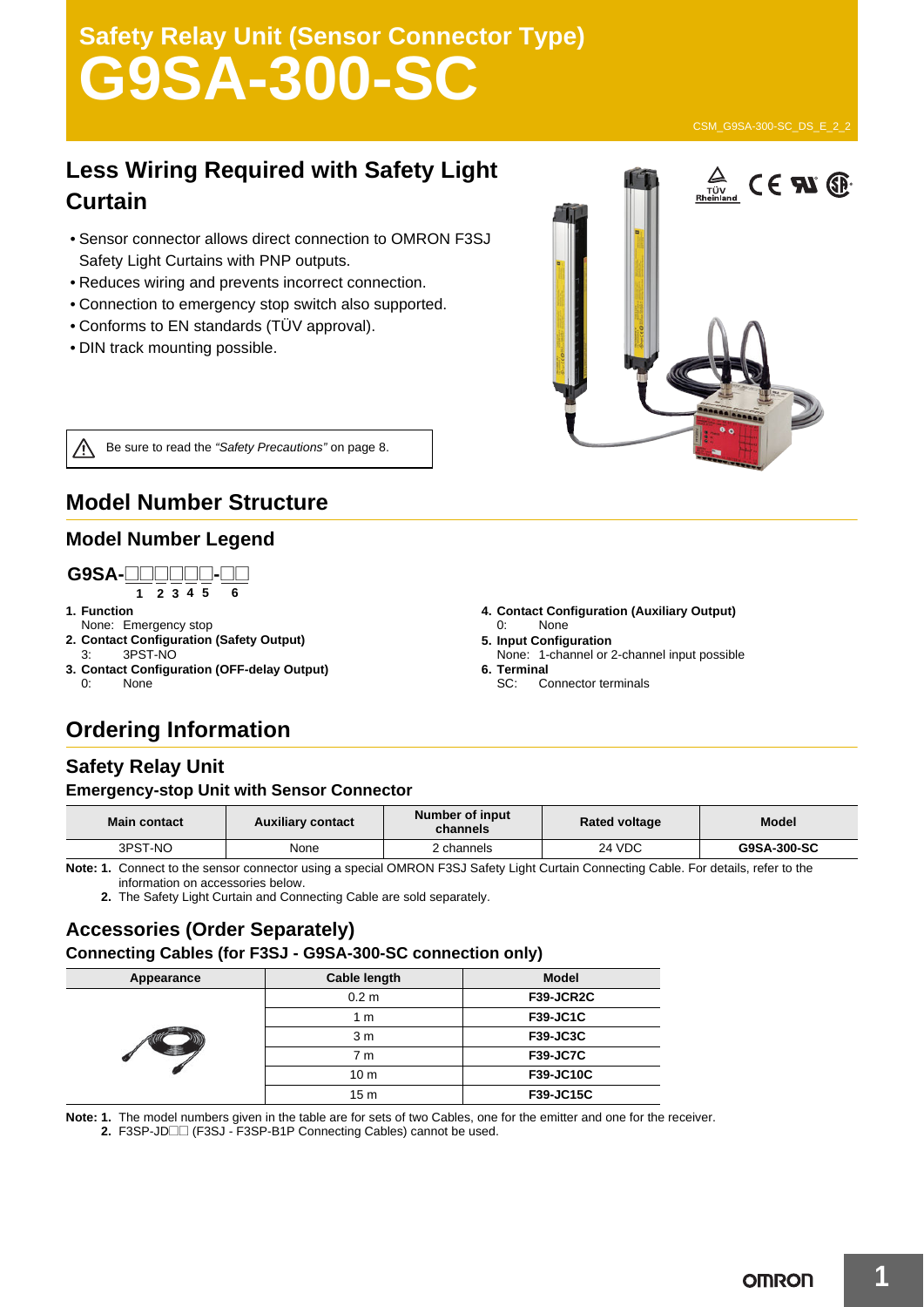### **Specifications**

### **Ratings**

#### **Power Input**

| <b>Model</b><br><b>Item</b> | G9SA-300-SC                                  |  |
|-----------------------------|----------------------------------------------|--|
| Power supply voltage        | 24 VDC                                       |  |
| Operating voltage range     | 85% to 110% of rated power supply<br>voltage |  |
| <b>Power consumption</b>    | 24 VDC: 0.7 W max.                           |  |

#### **Inputs**

| <b>Item</b>   | <b>Model</b> | G9SA-300-SC |
|---------------|--------------|-------------|
| Input current |              | 40 mA max.  |

### **Characteristics**

| <b>Item</b>                              | <b>Model</b>                     | G9SA-300-SC                                                             |  |
|------------------------------------------|----------------------------------|-------------------------------------------------------------------------|--|
| <b>Contact resistance *1</b>             |                                  | 100 m $\Omega$                                                          |  |
| Operating time *2                        |                                  | 300 ms max.                                                             |  |
| Response time *3                         |                                  | 10 ms max.                                                              |  |
| Insulation resistance *4                 |                                  | 100 $M\Omega$ min. (at 500 VDC)                                         |  |
| <b>Dielectric</b><br>strength            | <b>Between different outputs</b> |                                                                         |  |
|                                          | Between inputs and outputs       | 2,500 VAC, 50/60 Hz for 1 min                                           |  |
|                                          | Between power inputs and outputs |                                                                         |  |
| <b>Vibration resistance</b>              |                                  | 10 to 55 to 10 Hz, 0.375-mm single amplitude (0.75-mm double amplitude) |  |
| <b>Shock</b>                             | <b>Destruction</b>               | $300 \text{ m/s}^2$                                                     |  |
| resistance                               | <b>Malfunction</b>               | 100 m/s <sup>2</sup>                                                    |  |
| <b>Durability</b>                        | <b>Mechanical</b>                | 5,000,000 operations min. (at approx. 7,200 operations/h)               |  |
|                                          | <b>Electrical</b>                | 100,000 operations min. (at approx. 1,800 operations/h, rated load)     |  |
| Failure rate (P level) (reference value) |                                  | 5 VDC, 1 mA                                                             |  |
| Ambient operating temperature            |                                  | $-25$ to 55 $\degree$ C (with no icing or condensation)                 |  |
| <b>Ambient operating humidity</b>        |                                  | 35% to 85%                                                              |  |
| <b>Terminal tightening torque</b>        |                                  | 0.98 N·m                                                                |  |
| Weight                                   |                                  | Approx. 300 g                                                           |  |

\*1. The contact resistance was measured with 1 A at 5 VDC using the voltage-drop method.

\*2. Not including bounce time.

\*3. The response time is the time it takes for the main contact to turn OFF after the input is turned OFF. Includes bounce time.

\*4. The insulation resistance was measured with 500 VDC at the same places that the dielectric strength was checked.

#### **Contacts**

| <b>Model</b>               | G9SA-300-SC                 |
|----------------------------|-----------------------------|
| Load<br><b>Item</b>        | <b>Resistive load</b>       |
| <b>Rated load</b>          | 250 VAC, 5 A<br>30 VDC, 5 A |
| <b>Rated carry current</b> | 5 A                         |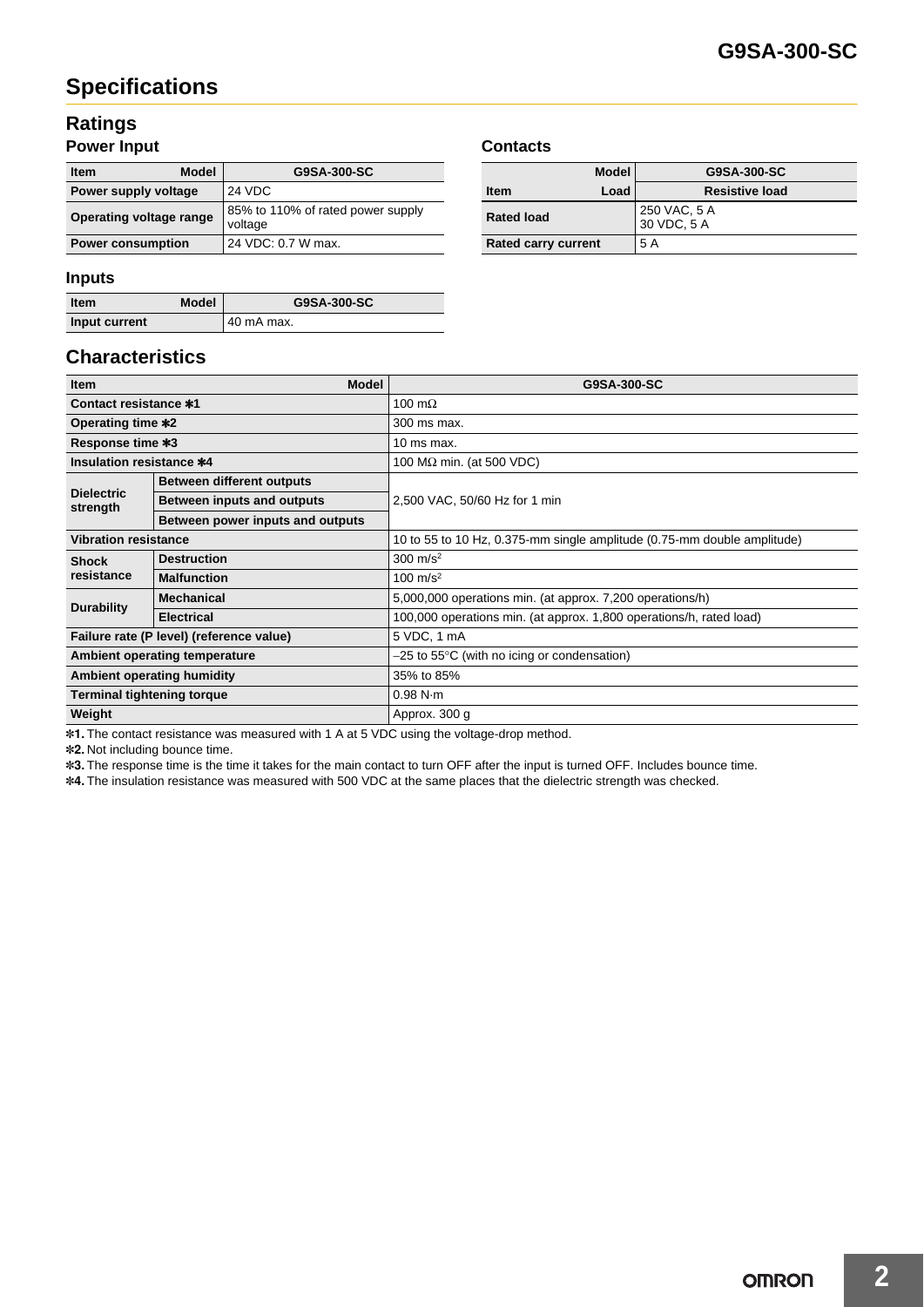### **Connections**

### **Internal Connections**



C1, D1, D2, E1, and E2.

## **Terminal Arrangement**



The pin arrangement at the Sensor is shown below. **Connector (Sensor End)** M12



| <b>Pin</b> | Signal name                        |                                          |  |  |
|------------|------------------------------------|------------------------------------------|--|--|
| number     | <b>Receiver</b>                    | <b>Emitter</b>                           |  |  |
| 1          | Control output 2 (OSSD2)           | Interlock selection input<br>(INTERLOCK) |  |  |
| 2          | +24V (24 VDC)                      | +24V (24 VDC)                            |  |  |
| 3          | Control output 1 (OSSD1)           | Test input (TEST)                        |  |  |
| 4          | Auxiliary output (AUXILIARY)       | Reset input (RESET)                      |  |  |
| 5          | RS-485 (A)                         | RS-485 (A)                               |  |  |
| 6          | RS-485 (B)                         | RS-485 (B)                               |  |  |
|            | 0V                                 | 0V                                       |  |  |
| 8          | External relay monitor input (EDM) | N.C.                                     |  |  |

### **Dimensions (Unit: mm)**

**G9SA-300-SC**







13 max.

E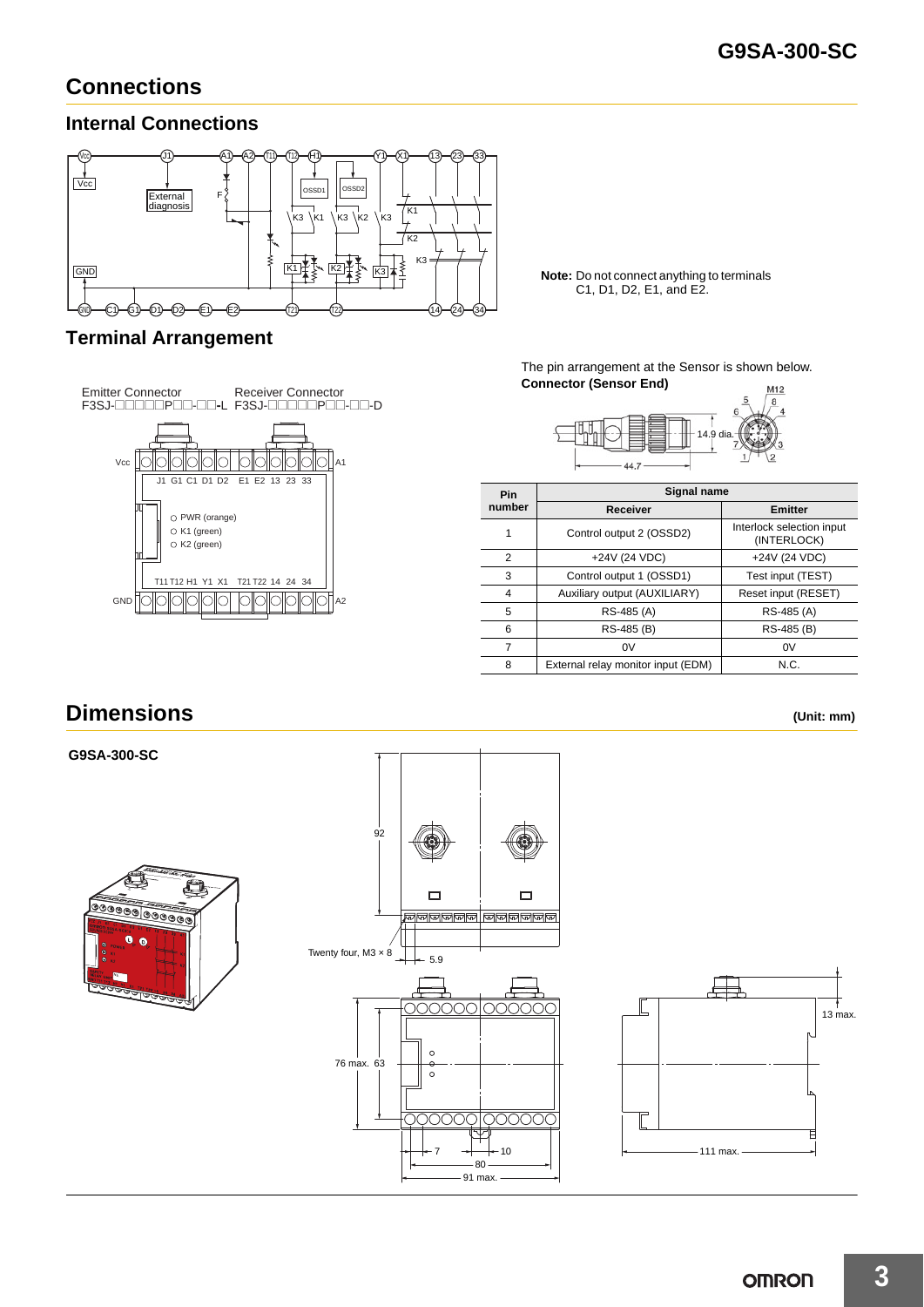### **Application Examples**

#### **Connection to Safety Light Curtain Only (Auto-reset)**



| $S1$ : | External test switch             |
|--------|----------------------------------|
|        | KM1 and KM2: Magnetic Contactors |
| M:     | 3-phase motor                    |
| E1:    | 24-VDC Power Supply (S82k        |

**Timing Chart** 

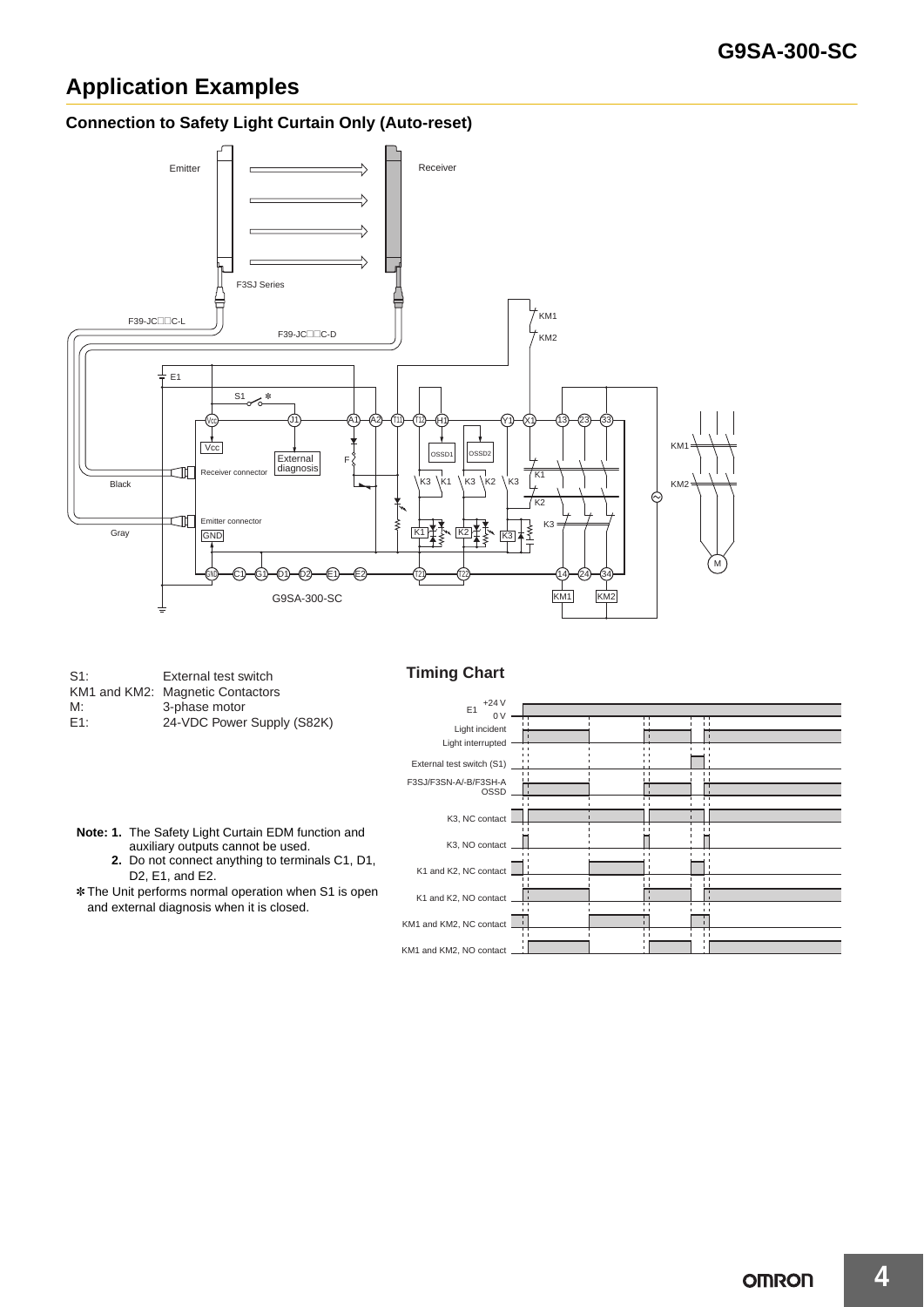

#### **Connection to Safety Light Curtain Only (Manual Reset)**

S1: Reset switch (momentary action switch) Timing Chart S2: External test switch KM1 and KM2: Magnetic Contactors<br>M: 3-phase motor M: 3-phase motor<br>E1: 24-VDC Power 24-VDC Power Supply (S82K)

- **Note: 1.** The Safety Light Curtain EDM function and auxiliary outputs cannot be used.
	- **2.** Do not connect anything to terminals C1, D1, D2, E1, and E2.

\* The Unit performs normal operation when S2 is open and external diagnosis when it is closed.

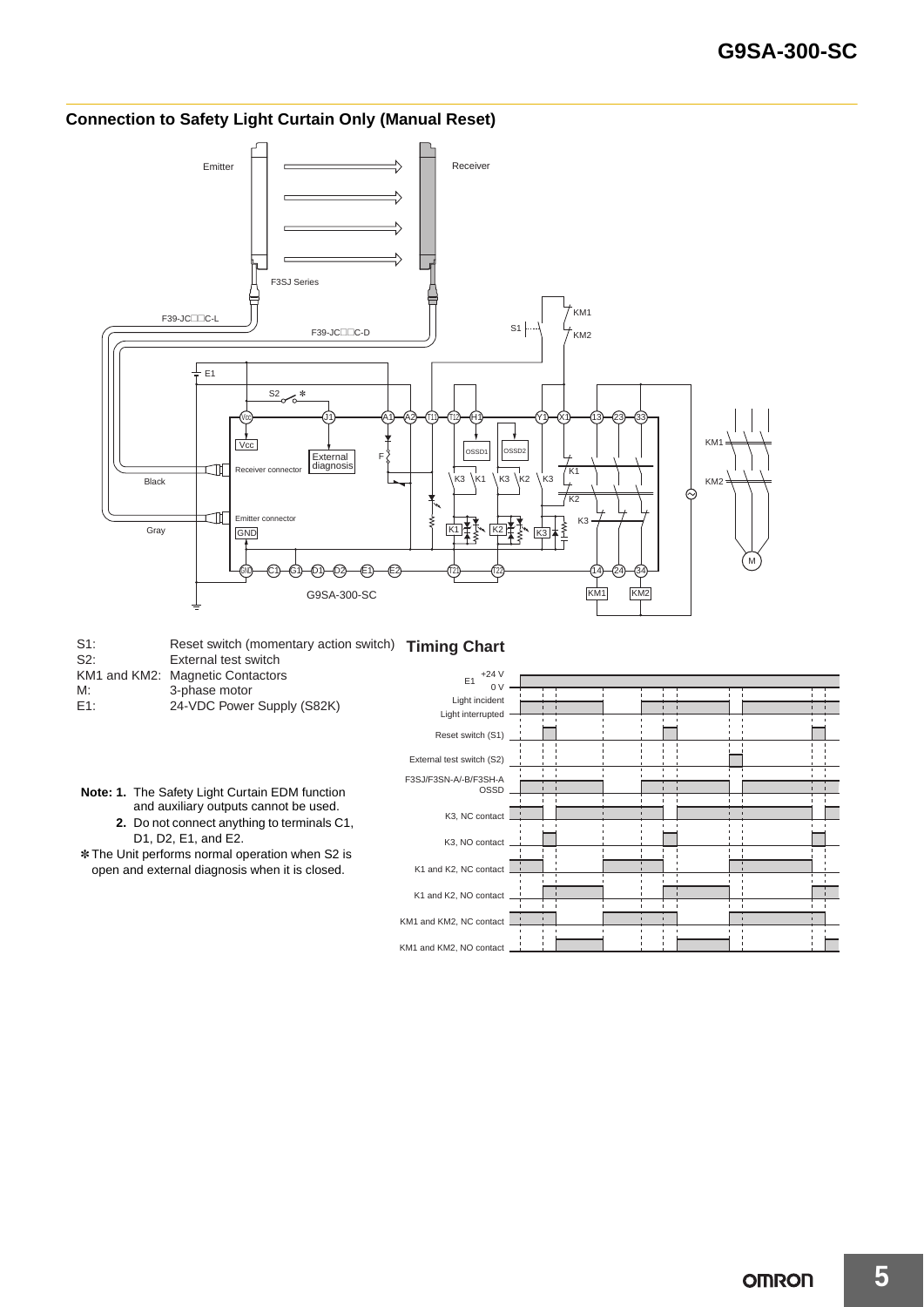

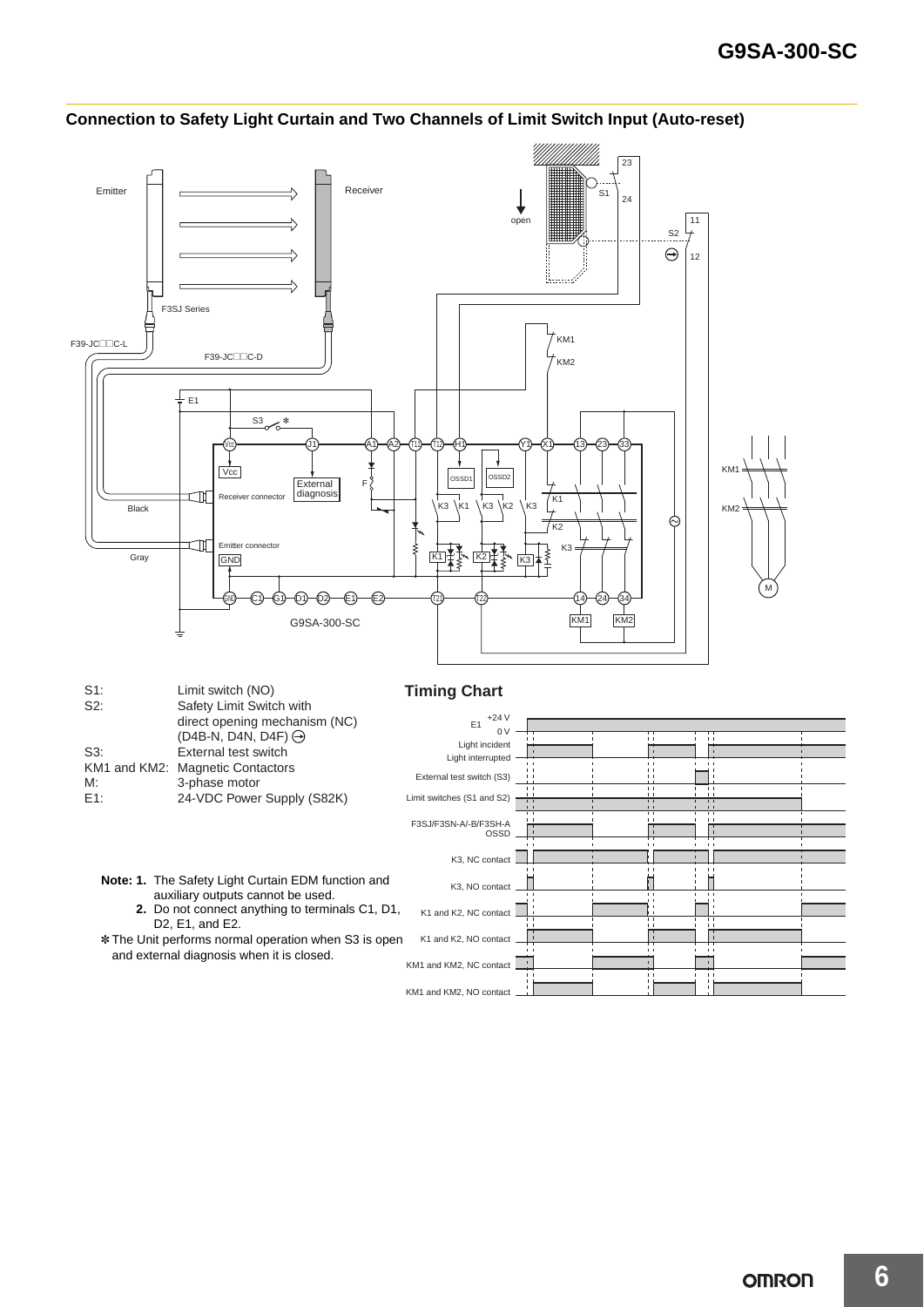

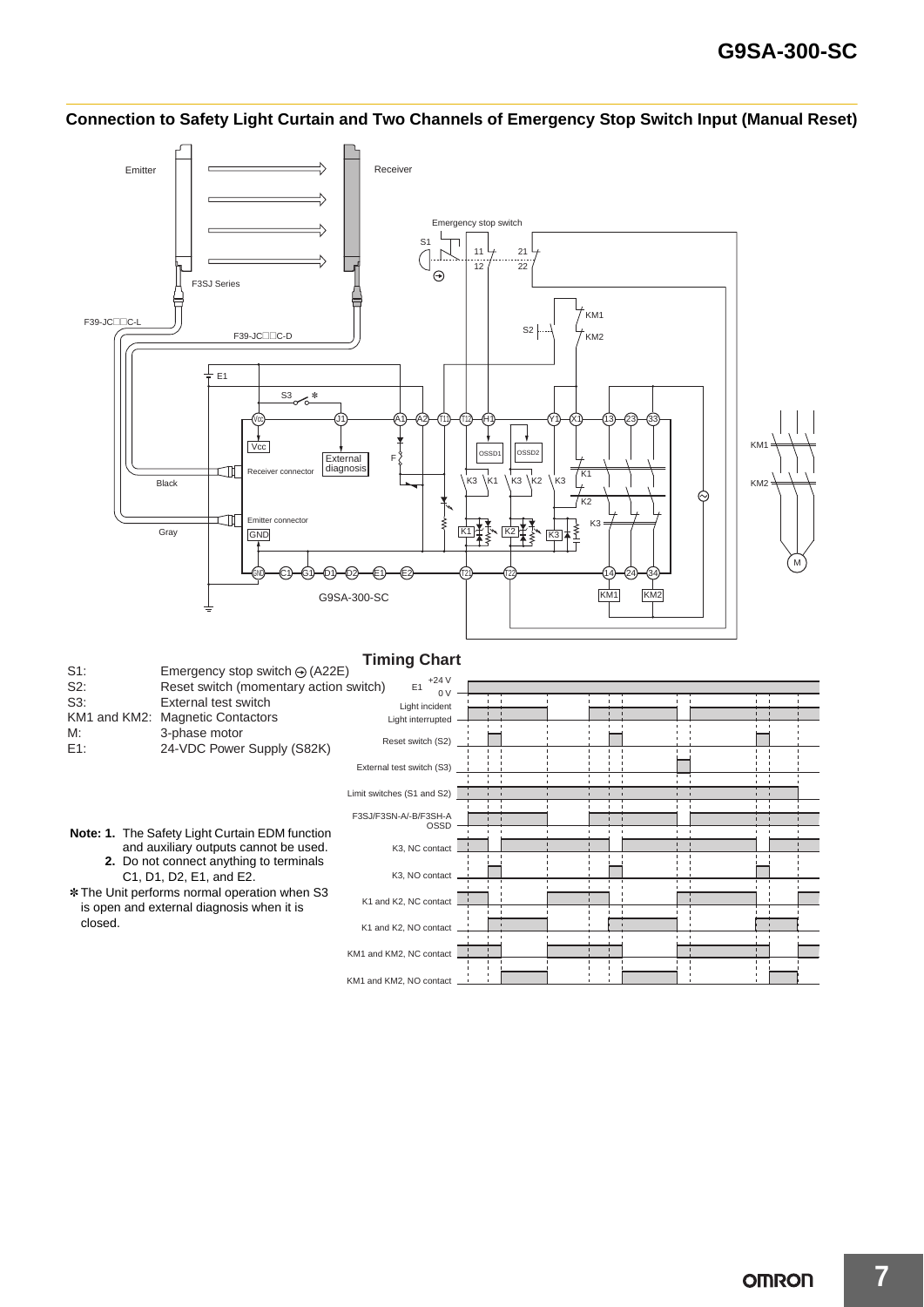### **Safety Precautions**

#### **Refer to the** *"Precautions for All Relays"* **and** *"Precautions for All Relays with Forcibly Guided Contacts".*

#### **Precautions for Safe Use**

- Turn OFF the G9SA-300-SC before wiring the G9SA-300-SC. Do not touch the terminals of the G9SA-300-SC while the power is turned ON, because the terminals are charged and may cause an electric shock.
- To conform to IEC61496-1 and UL508 when using the F3SJ ensure that the DC power supply satisfies all the conditions below.
- The voltage is within the rated power supply voltage range (24 VDC ±10%).
- The power supply is connected only to the F3SJ or devices with a direct bearing on the F3SJ's electrical detection protective function, such as Safety Controllers or Muting Sensors. Do not connect it to any other devices or equipment. When connecting more than one device, ensure that the capacity is easily sufficient for the total rated current.
- The power supply conforms to the EMC Directive (industrial environment).
- The power supply uses double or reinforced insulation between the primary and secondary circuits.
- The power supply automatically resets overcurrent protection characteristics (voltage drop).
- The power supply maintains an output holding time of at least 20 ms.
- The power supply satisfies the output characteristic requirements of limited voltage/current circuits and Class 2 circuits as defined by UL508.
- The power supply satisfies laws, regulations, and standards concerning EMC and the safety of electrical devices for the country or region in which it is used. (In the EU, for example, the power supply must conform to the EMC Directive and Low Voltage Directive.)
- Do not connect any device other than the F3SJ-Series with PNP **outputs**
- Be sure to mount both the emitter and the receiver in the correct position. (The Sensor will not operate it they are mounting in reverse.)
- For further details on using the Safety Light Curtains, refer to F3SJ-Series User's Manual.

#### **Precautions for Correct Use**

### **Applicable Safety Category (ISO 13849-1)**

G9SA-300-SC Safety Relay Units fall under PLe/Safety Category 4. The above is provided according to circuit examples presented by OMRON. Therefore, the above may not apply to all operating environments.

The applicable safety category is determined from the whole safety control system. Make sure that the whole safety control system meets ISO 13849-1 requirements.

#### **Failure Detection for Slow-starting Power Supply**

When using a power supply with a long start-up time, if power is switched on while input has been closed the internal circuits will detect a power voltage error and the product will not operate. Apply the voltage to the product once the voltage has reached its rated level.

#### **Installation**

The G9SA-300-SC can be installed in any direction.

#### **Wiring**

- Use the following to wire the Unit. Stranded wire: 0.75 to 1.5 mm<sup>2</sup>
- Solid wire: 1.0 to 1.5 mm<sup>2</sup>
- Tighten each screw to a torque of 0.78 to 1.18 N·m, or the Unit may malfunction or generate heat.
- External inputs connected to H1 and T12 or T21 and T22 of the Unit must be no-voltage contact inputs.
- GND is a ground terminal. When a machine is grounded at the positive, the GND terminal cannot be grounded.

#### **Connecting Inputs**

When using more than one G9SA300-SC Unit, do not connect the same switch to more than one G9SA300-SC Unit. This applies to all input terminals.



#### **Durability of Contact Outputs**

Relay with Forcibly Guided Contact durability depends greatly on the switching condition. Confirm the actual conditions of operation in which the Relay will be used in order to make sure the permissible number of switching operations.

When the accumulated number of operation exceeds its permissible range, it can cause failure of reset of safety control circuit. In such case, please replace the Relay immediately. If the Relay is used continuously without replacing, then it can lead to loss of safety function.

### **Certified Standards**

The G9SA-300-SC conforms to the following standards.

- EN standards, certified by TÜV Rheinland ISO 13849-1 EN60204-1
- Conformance to EMC (Electromagnetic Compatibility), certified by TÜV Rheinland:

EMI (Emission): EN55011 Group 1 Class A EMS (Immunity): EN61000-6-2

- UL standards: UL508 (Industrial Control Equipment)
- CSA standards: CSA C22.2 No. 14 (Industrial Control Equipment)